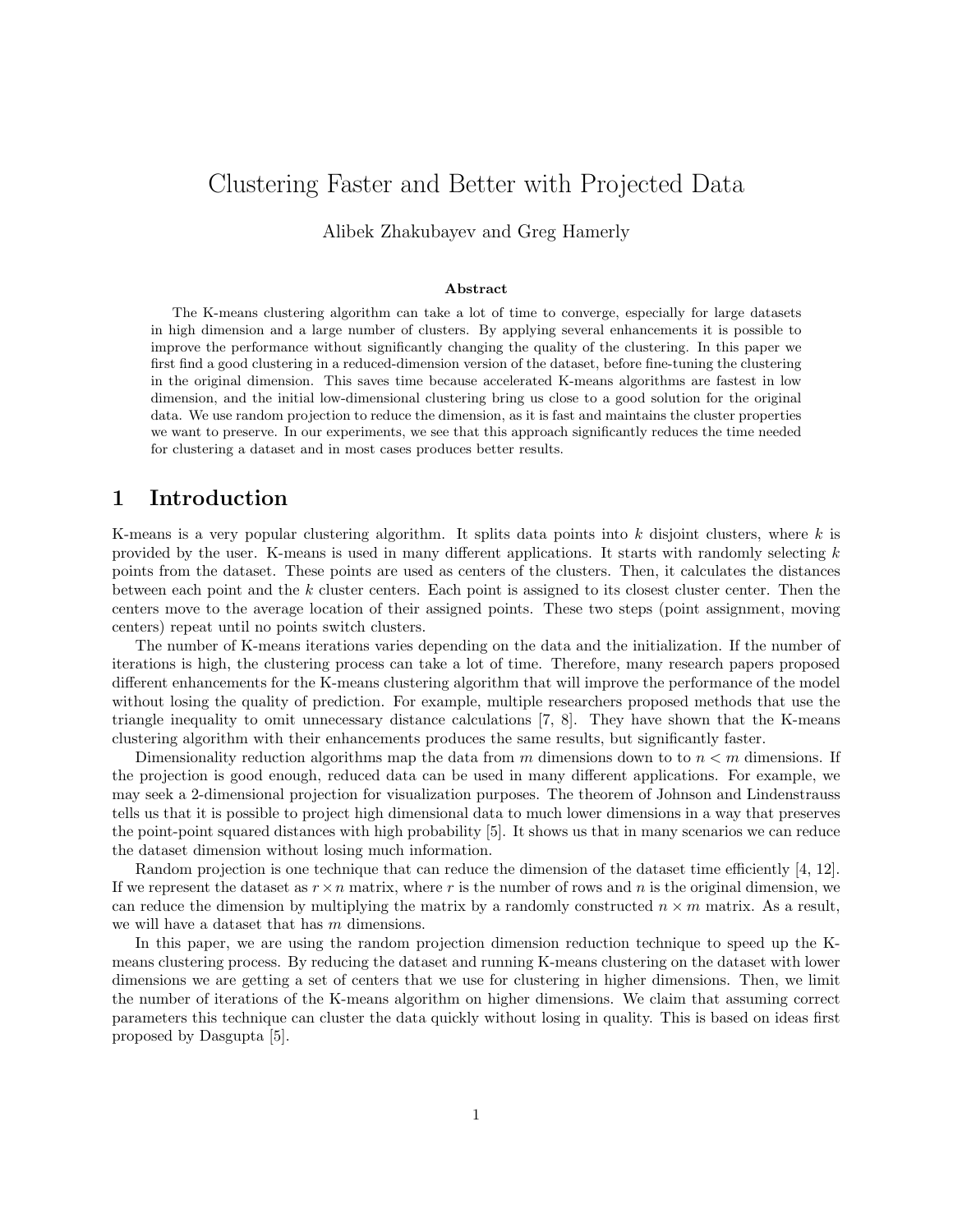# 2 Related Works

There are many published proposals for different acceleration techniques for clustering. We are interested in accelerating Lloyd's k-means algorithm, specifically for high-dimensional data. Our algorithm uses Hamerly's acceleration, which is derived from Elkan's algorithm. We describe both of those algorithms in detail. Then, we describe the Theorem of Johnson and Lindenstrauss that can be used to prove the quality of the Random Projection algorithm.

#### 2.1 Elkan's Algorithm

Lloyd's k-means algorithm does many unnecessary distance calculations between points and centers. Elkan uses the triangle inequality to identify and skip those calculations  $[7]$ . We say that a distance function d obeys the triangle inequality if for any three points x, y, z, it is always the case that  $d(x, y) \leq d(x, z) + d(z, y)$ . The triangle inequality alone does not directly give the information we need to skip distance calculations. However, Elkan showed two lemmas derived from the triangle inequality and those lemmas allow the algorithm to skip unnecessary distance calculations. Assume that  $x$  is a point and  $b$  and  $c$  are centers. We can skip calculating  $d(x, c)$  if we know that  $d(x, c) \leq d(x, b)$ , because c cannot possibly be the assigned center for x.

The lemmas are, for point  $x$  and centers  $b$  and  $c$ :

- 1. if  $d(b, c) \geq 2d(x, b)$  then  $d(x, c) \geq d(x, b)$ , and
- 2.  $d(x, c) \ge \max(0, d(x, b) d(x, c)).$

Elkan stores several bounds so that these lemmas can avoid distance calculations:

- one upper bound per point on the distance between that point and its closest center,
- $k$  lower bounds per point on the distance between that point and each of the  $k$  centers, and
- $O(k^2)$  inter-center distances.

By using this knowledge and derived lemmas he produced a set of rules where the algorithm can skip many distance calculations. For detailed information about the algorithm, see [7].

Elkan tested his algorithm on six datasets with three different values of  $k$  (3, 20, and 100). The results showed that Elkan's algorithm can significantly speed up Lloyd's k-means algorithm. When the number of clusters k increases, we observe greater speedup, because the algorithm is more effective at reducing the (relative) number of distance calculations required.

#### 2.2 Hamerly's Algorithm

This algorithm is a modification of the Elkan algorithm[8]. One of the major differences is in how many lower bounds are used, and what they represent. Elkan stores a lower bound for each point-center combination. Hamerly stores a lower bound only between each point and its second closest center. In addition, Hamerly's algorithm uses the same upper bounds as Elkan's algorithm.

While using one bound is not always more effective at reducing the number of distance calculations, it can result in faster computations, especially in low dimension. One of the main contributions of the algorithm is the use of a single lower bound. The author claims that it can skip 80% or more executions of the innermost loop. Another improvement of Hamerly's algorithm is in space complexity. Since it uses fewer lower bounds, it can use far less memory when  $k$  is large.

The algorithm outperforms Elkan's algorithm when the dimension is low. More specifically, when the dimension of the dataset is less than 50, the Hamerly algorithm tends to be more efficient.

The condition that Hamerly uses is  $u(i) \leq \max(l(i), s(a(i))/2)$ , where  $u(i)$  is the upper bound on point  $x_i$ ,  $l(i)$  is the lower bound,  $a(i)$  is the index of the assigned center, and  $s(j)$  is the distance from cluster center  $i$  to the other center closest to  $i$ .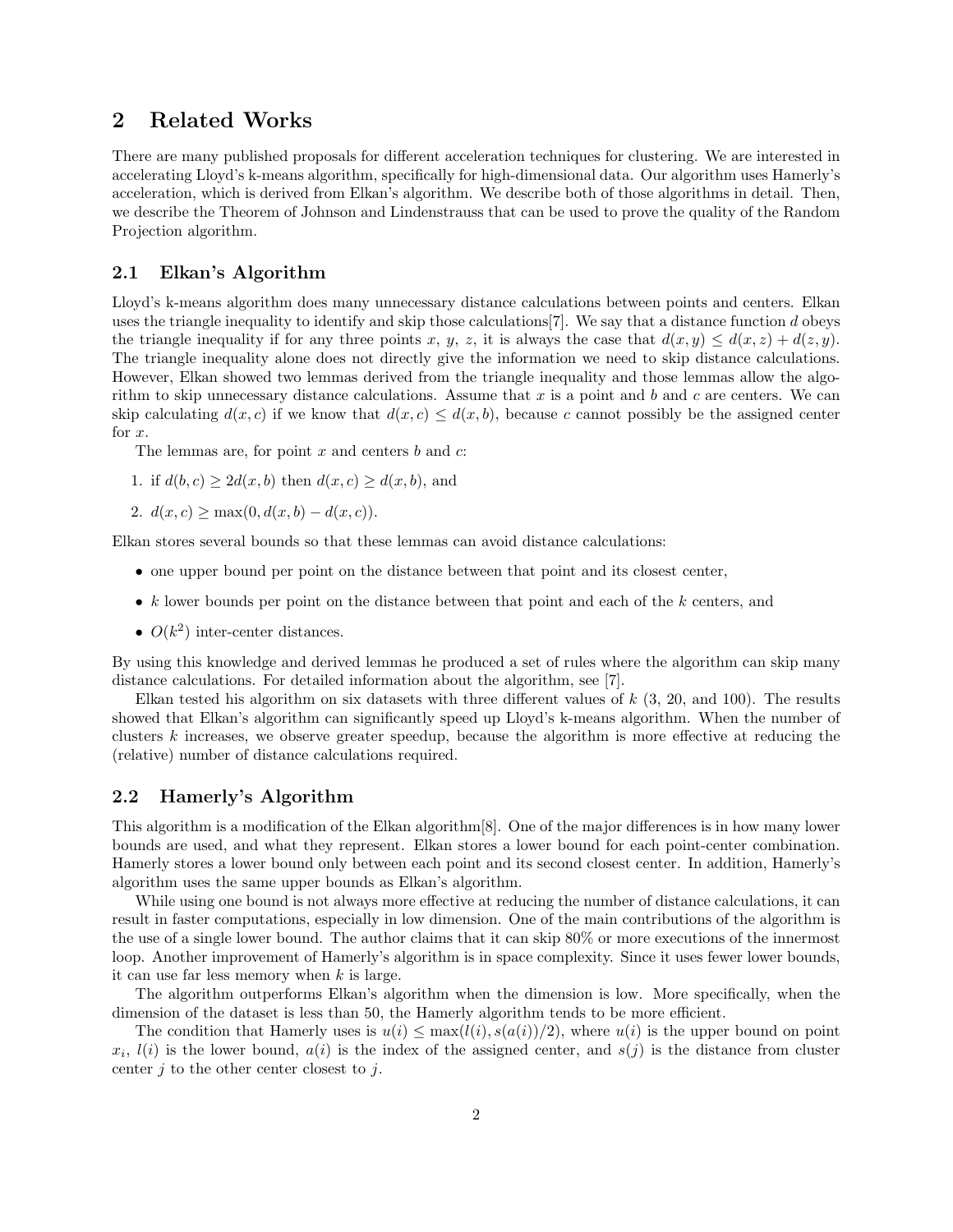#### 2.3 Random Projection

Random Projection is a dimension reduction technique. Dasgupta [4] used the technique to perform several experiments on real and synthetic data. Random projection multiplies the dataset with dimension d with a matrix filled with random values of size  $d \times d'$ , where  $d' < d$ , to get a dataset with lower dimension. There are two steps to create a random matrix. First, we initialize the matrix with Gaussian distribution  $N(0, 1)$ . Then, we make rows of the matrix orthogonal by applying Gram-Schmidt algorithm. Other random matrix construction methods are also possible and useful, such as sparse and binary matrices [1, 11].

#### 2.4 The theorem of Johnson and Lindenstrauss

Dasgupta et al. provided a proof of the theorem of Johnson and Lindenstrauss [5]. The theorem shows us that we can map high dimensional dataset with n points to  $O(\log n/\varepsilon^2)$ -dimensional space so that the distance between each pair of points has an error of no more than  $\varepsilon$ , with high probability.

For mapping a dataset the authors used a random projection described in the previous subsection.

This theorem shows us that we can reduce the dimension of the data without losing much information, especially the distance information that we need for clustering with distance-based algorithms like k-means.

### 3 Methodology

In this section, we present the experimental setup used to speed up the k-means algorithm. First, we will provide an overview of our experiments. The dimensionality reduction algorithm that was used is then presented. Then, we discuss about the comparisons that we are making. Following that, we provide the experiment's evaluation metric that we use. Finally, we discuss used datasets.

#### 3.1 Overview

The k-means method iteratively selects new centroids. It is completed when no points are moved to a different center after one iteration. We compute the distance between each point and each new center on each iteration. The points in the same group are then used to locate a new cluster center. The number of iterations can be large, and computing the distances might be time-consuming. The algorithm may then take a large amount of time to complete, depending on the dataset and initialization.

We propose a k-means algorithm that uses a dimensionality reduction algorithm along with another  $k$ means model to initialize the points. First, we reduce the dimensionality of the dataset. Then, we use labels from the reduced data as an input to the k-means algorithm. Computing the distance between the points and the centers should take less time. We expect the first k-means method to converge much faster than the standard k-means approach. Depending on the dataset, the Theorem of Johnson and Lindenstrauss tells us that points that are close in higher dimensions should be within one epsilon in lower dimensions. Then, following the first k-means, we presume that many points will be correctly grouped. Finally, we run the algorithm on the entire dataset using the labels from the first k-means. We also limit the number of iteration on the second  $k$ -means to 40, because the initial assignments help us to get good results faster. We can set this parameter and limit the number of iterations to a different number. However, our experiments showed that choosing 40 as a limit works well and we are able to get assignments faster and their quality is better.

Algorithm 1 shows a pseudocode of the speeding up process. We first get initialization of the centers using the k-means++ algorithm. Then, we get the dataset with lower number of dimensions using the Random Projection. Then, we get the centers and assignments by applying Hamerly's version of k-means algorithm. Finally, we run the algorithm again on higher dimensions and limit the number of iterations. We limit the number of iterations, because the initial assignments are good enough and we are able to get the better assignments without waiting the convergence of the algorithm.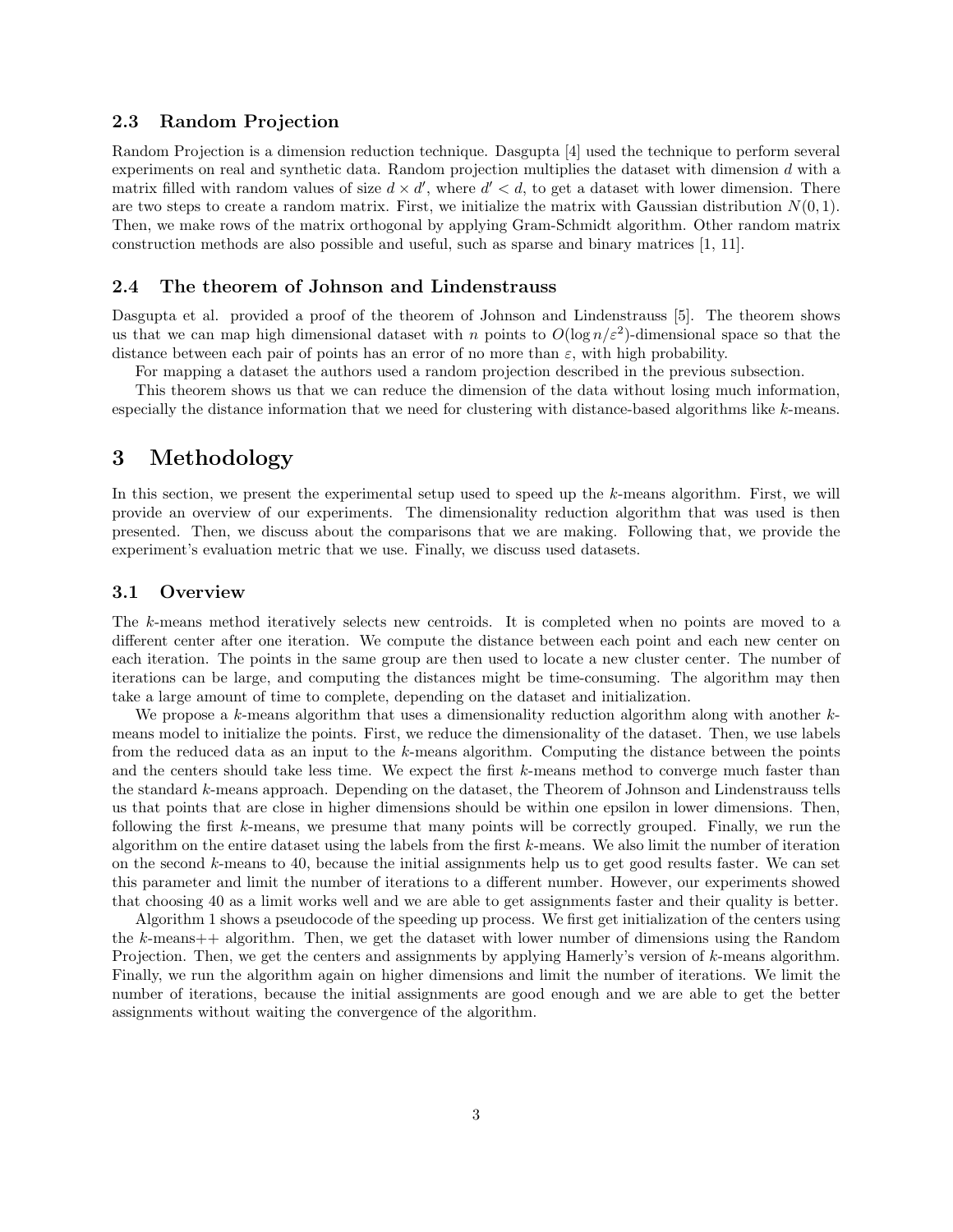Algorithm 1: k-means speed up using random projection

1 k-meansDataProjection  $(data, d', k);$ 

**Input**  $idata - data$  with n points in d dimensions

 $d'$  – reduced number of dimensions

 $k$  – number of clusters

Output: centers - cluster centers

2 init = Kpp(data, k) // get k center assignments using k-means++

3 redData = RandomProjection(data, d, d') // project data to lower dimension

4 a1,  $c1 =$  HamerlyKMeans(redData, init) // reduced dimension

<sup>5</sup> assignment, centers = HamerlyKMeans(data, a1, maxiterations) // original dimension

#### 3.2 Dimension reduction technique

In this experiment, we use random projection to reduce the dimensionality of the dataset.

Random Projection is a dimensionality reduction approach that is extremely quick. Let N be the number of data points and M be the number of features. The result is an  $N \times M$  matrix. This matrix is multiplied by a random  $M \times P$  matrix, where P is the desired number of dimensions. As a result, we have an  $N \times P$ dataset. Each value in the random matrix has a float number between 0 and 1. Because we only perform one matrix multiplication and random matrix initialization, this approach is reasonably fast. The disadvantage of this strategy is that the reduced dataset may not accurately represent the initial dataset.

Depending on the dataset we decide how many features we want to lower the dimension. This parameter should be set by the user. The higher the clusterability of the dataset, to lower the dimensions we can cluster our data. In order to prove it, we generated several synthetic datasets with different clusterability. We get a value of how clusterable the data is using Hopkins statistics [9, 3]. Then, we compare the significance in the difference between two predictions that use different dimensions.

#### 3.3 Comparisons

We compare our implementation of the k-means to Lloyd's implementations with an enhancements that were proposed by Hamerly $[8]$ . Hamerly algorithm is described in section 2.2. The main idea is that it uses a triangle inequality to skip unnecessary computations and only store one lower bound.

In all experiment runs we first initialize the algorithm with the k-means++ technique [2]. The k-means is very dependent on the initialization. The quality of the solutions can differ significantly for two different initializations. Therefore, we have used one of the most widely spread algorithm to get initial assignments.

#### 3.4 Metrics

Our experiment's metrics are time and distortion. We compare how long it takes to run the  $k$ -means algorithm. It is measured in seconds. Distortion is the second metric. It shows how well an algorithm clustered the data. The data points should be as close to the centers as possible. The sum of the square distances between each point and its center is the distortion.

#### 3.5 Datasets

The datasets that were used: KDDCUP04Bio, CIFAR-10, CIFAR-100[10] and MNIST[6]. Table 1 contains information about the datasets that were used in the experiments. Even though the k in KDD CUP 04 dataset is 2000, we have used this dataset with different k values.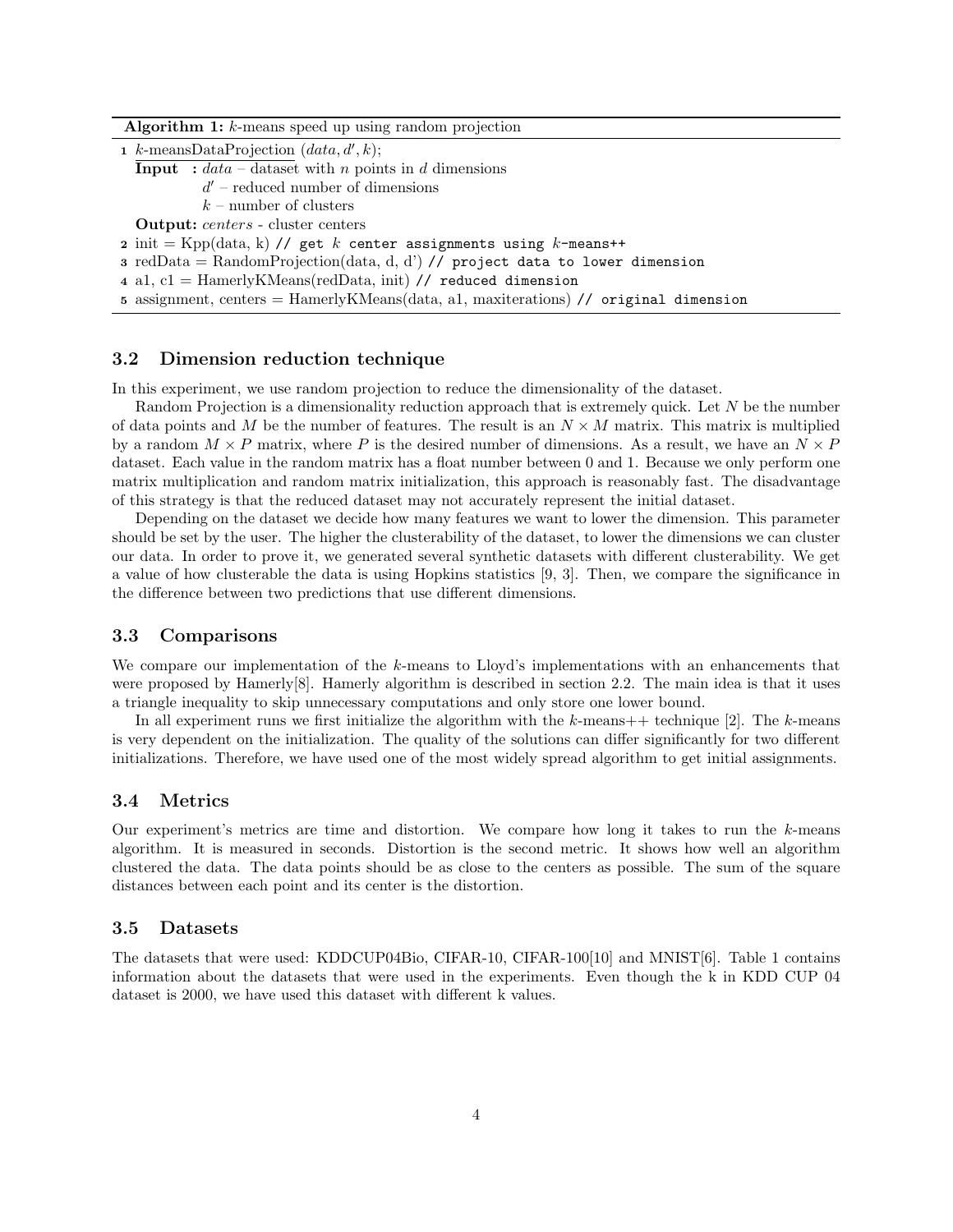| Name         |      | n      |      |
|--------------|------|--------|------|
| KDD CUP 04   | 2000 | 145751 | 74   |
| $CIFAR-10$   | 10   | 50000  | 3072 |
| $CIFAR-100$  | 100  | 50000  | 3072 |
| <b>MNIST</b> | 10   | 60000  | 784  |

Table 1: Information about datasets

#### 3.6 Experimental Conditions

 $C++$  language was used to implement all parts of the experiment. We run our code on the Intel(R) Xeon(R) CPU  $E5 - 2695 v4 \text{ Q } 2.10 \text{ GHz machines.}$ 

We used Kodiak server which is a high performance computer cluster provided by the Baylor University. We are using 8 nodes to run each part of the experiment. This way we are making sure that nothing else is running on the machine. Therefore, the time comparisons are fair. The github link to the project is https://github.com/alibeklfc/K-means

# 4 Results

#### 4.1 Clusterability

The number of dimensions to which we are projecting data is the most important decision that the user will make. Incorrect setup can significantly reduce the model's performance. The first k-means can produce incorrect assignments if the parameter is set too low. By reducing dimension we introduce noise to a dataset. Then, by reducing too much an algorithm can produce assignments that are far from local minimum in original dimensions. As a result, running only 40 iterations in higher dimensions will most likely be insufficient. Therefore, correctly setting the number of reduced dimensions is critical.

We claim that the clusterability of a dataset allows us to predict the parameter. The Hopkins statistic is the metric for clusterability that we employ. Equation 1 is a formula of Hopkins statistic. We select random m points from our dataset, and we also generate random m points in our space. Then, we compute the nearest neighbors for all this points.  $u$  is a list of the distances between the randomly generated points and their closest neighbors. Similarly,  $w$  is an array of distances between sample and randomly generated points [3].

The higher the Hopkins statistic, the better the data clusterability. We assume that clusterability is related to the reduced dimension parameter we must select. We created 12 synthetic datasets to demonstrate our point. The Hopkins statistic values in the datasets are different. We use our enhancements to run the K-means algorithm, which reduces the dimensions to 5, 20, and 40. The experiment was carried out a hundred times in per parameter value. The distortion values are gathered and compared.

$$
H = \frac{\sum_{i=1}^{m} u_i^d}{\sum_{i=1}^{m} u_i^d + \sum_{i=1}^{m} w_i^d}
$$
(1)

We used a t-test to get the significance of the difference between different setups. The common practice is that if the p-value from the t-test is below 0.05, the difference is significant. Otherwise, it is not significant. Each data point in the graph represents a p-value that we get by comparing distortion values between two groups. The size of each group is 100.

Figure 1 shows a line chart with the Hopkins statistic on the x-axis and the t-test between two groups on the y-axis. The horizontal black line represents a threshold. When lines are above the black line, the difference in distortion between the two groups is insignificant. Otherwise, the difference is significant. The red line represents a t-test between experiments when we reduced the dataset into the 40 and 20 dimensions. Only at point 0.65, the red line is below the threshold. This tells us that for all except one dataset there was no significant difference in cluster assignment quality between the two methods. Therefore, it might be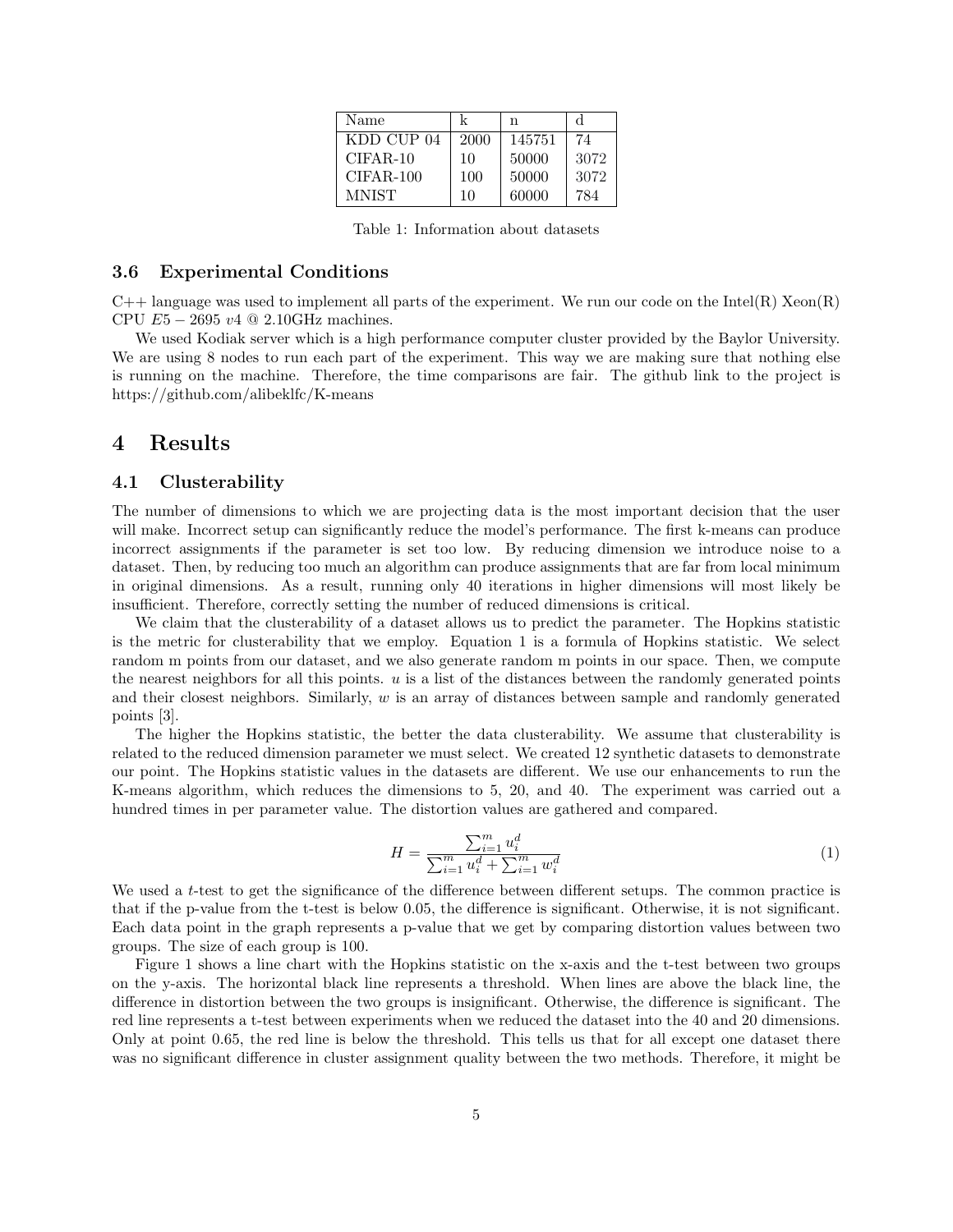

Figure 1: Hopkins Clusterability vs t-test(the significance between differences in distortions). The black line is the significance threshold. The red, blue, and green lines represent a significance in the difference between the two different methods. If the line is below the black line, the difference is significant.

reasonable to choose 20 dimensions, because that might save some time. The blue line represents a t-test for the datasets when we reduced the dimension into the 40 and 5 dimensions. We can see that only when the clusterability is very high, there is no difference. Therefore, there will be a significant difference in the quality of the results. Finally, the green line shows a t-test for 40 and 5 dimensions. The line is horizontal when the  $p$  value is 0. It means that the difference is significant for all datasets.

This figure shows us that the choice of parameter is very important because incorrect setup might lead to poor clustering. There is a connection between the clusterability of the dataset and the number of dimensions that we can choose. For the datasets with higher clusterability, it is a reasonable choice to select a lower reduced dimension parameter. Otherwise, if the clusterability is low, higher reduced dimension usage is preferred.

Even though clusterability is important information, the overall complexity of the K-means is another feature that should be taken into account.

#### 4.2 Experiments

As mentioned, four different experiments were executed to test the performance of our enhancements. The metrics used are time and distortion. The time is measured in seconds, and it measures the total time required to get the output of the K-Means. When we measure time for our algorithm, it is a total time of the dimensionality reduction and two K-Means models.

Table 2 shows the results of the experiments. Four different datasets are used: KDD CUP 04, CIFAR-10, CIFAR-100, and MNIST. The table also shows the algorithm that was used. We reduce each dataset to 5, 20, and 40 dimensions. We then compare the results with the Hamerly algorithm. We run each algorithm for each dataset 100 times. Then, we averaged the results and put average distortion and time values into the table. The results that are better than the other ones are out in a bold style.

As shown in the subsection above, by reducing into the higher dimension we expect the distortion value to be higher. KDD CUP 04 dataset  $(k = 2000 \text{ and } k = 1000)$  proves that claim. Using our algorithm when we reduce the dataset into the 5 dimensions, the distortion results are worse in comparison with the Hamerly algorithm. However, when we reduce the dataset into the 20 and 40 dimensions, the distortion values are better than the Hamerly algorithm. The average time for all of our algorithms is also better.

The results show that overall complexity of the model is an important factor. Considering KDD CUP 04 dataset, we see that the difference in distortion is not better when k is 10 and 100. Then, increasing k to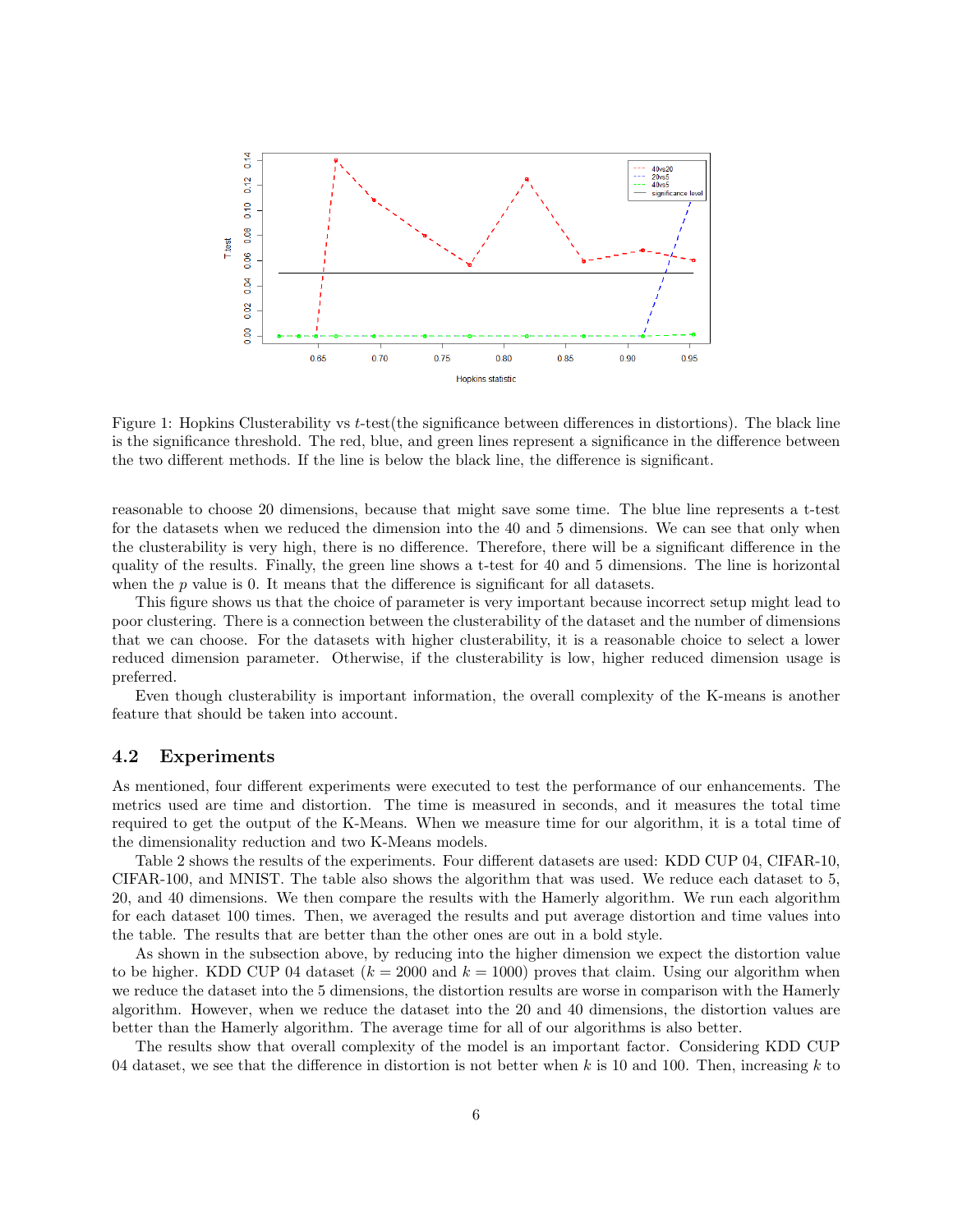| Dataset      | Algorithm       | $\mathbf k$      | Avg        | Multiplier    | $\overline{A}vg$ | Speed up | T.test     | T.test   |
|--------------|-----------------|------------------|------------|---------------|------------------|----------|------------|----------|
|              |                 |                  | Distortion | of distortion | Time             |          | distortion | time     |
| <b>MNIST</b> | Hamerly         | $\overline{10}$  | 2555694    |               | 27.11            |          |            |          |
| <b>MNIST</b> | Reduce to $5\,$ | 10               | 2554452    | 0.9995        | 20.69            | 1.31     | 0.10       | 0.00     |
| <b>MNIST</b> | Reduce to 20    | 10               | 2554283    | 0.9994        | 21.32            | 1.27     | 0.12       | 0.00     |
| <b>MNIST</b> | Reduce to 40    | 10               | 2555447    | 0.9999        | 21.12            | 1.28     | 0.84       | 0.00     |
| CIFAR-10     | Hamerly         | 10               | 7901887    |               | 94.50            |          |            |          |
| CIFAR-10     | Reduce to $5$   | 10               | 7904669    | 1.0003        | 64.24            | 1.47     | $0.05\,$   | 0.00     |
| $CIFAR-10$   | Reduce to $20$  | 10               | 7903508    | 1.0002        | 61.11            | 1.54     | 0.28       | 0.00     |
| CIFAR-10     | Reduce to 40    | 10               | 7903755    | 1.0002        | 62.50            | $1.51\,$ | $0.02\,$   | 0.00     |
| $CIFAR-100$  | Hamerly         | $\overline{100}$ | 6422940    |               | 2544.63          |          |            |          |
| CIFAR-100    | Reduce to $5\,$ | 100              | 6417810    | 0.9992        | 1254.80          | 2.02     | 0.00       | 0.00     |
| CIFAR-100    | Reduce to 20    | 100              | 6416476    | 0.9989        | 1165.39          | 2.18     | 0.00       | 0.00     |
| $CIFAR-100$  | Reduce to $40$  | 100              | 6417299    | 0.9991        | 1118.11          | $2.27\,$ | 0.00       | 0.00     |
| KDD CUP 04   | Hamerly         | $\overline{10}$  | 2423367    |               | 5.64             |          |            |          |
| KDD CUP 04   | Reduce to 5     | 10               | 2425568    | 1.0001        | 3.61             | 1.56     | 0.93       | 0.00     |
| KDD CUP 04   | Reduce to 20    | 10               | 2424068    | 1.0000        | 3.41             | 1.65     | 0.97       | 0.00     |
| KDD CUP 04   | Reduce to 40    | 10               | 2423586    | 1.0000        | 4.64             | 1.21     | $0.19\,$   | $0.00\,$ |
| KDD CUP 04   | Hamerly         | $\overline{100}$ | 1111354    |               | 205.23           |          |            |          |
| KDD CUP 04   | Reduce to 5     | 100              | 1113860    | 1.0002        | 98.08            | 2.09     | 0.05       | 0.00     |
| KDD CUP 04   | Reduce to 20    | 100              | 1114225    | 1.0002        | 121.41           | 1.69     | 0.04       | 0.00     |
| KDD CUP 04   | Reduce to 40    | 100              | 1112577    | 1.0001        | 161.90           | 1.26     | 0.00       | 0.00     |
| KDD CUP 04   | Hamerly         | 1000             | 659591     |               | 2360.47          |          |            |          |
| KDD CUP 04   | Reduce to 5     | 1000             | 660936     | 1.0002        | 1300.69          | 1.81     | 0.00       | 0.00     |
| KDD CUP 04   | Reduce to 20    | 1000             | 659294     | $\,0.9995\,$  | 1620.25          | 1.45     | 0.00       | $0.00\,$ |
| KDD CUP 04   | Reduce to 40    | 1000             | 658562     | 0.9984        | 2165.76          | 1.09     | 0.00       | 0.00     |
| KDD CUP 04   | Hamerly         | 2000             | 561566     |               | 3890.97          |          |            |          |
| KDD CUP 04   | Reduce to 5     | 2000             | 562944     | 1.0002        | 2632.96          | 1.47     | 0.00       | 0.00     |
| KDD CUP 04   | Reduce to 20    | 2000             | 560229     | 0.9997        | 3046.14          | 1.27     | 0.00       | 0.00     |
| KDD CUP 04   | Reduce to 40    | 2000             | 559634     | 0.9996        | 3733.67          | 1.04     | 0.00       | 0.00     |

Table 2: Results of the experiment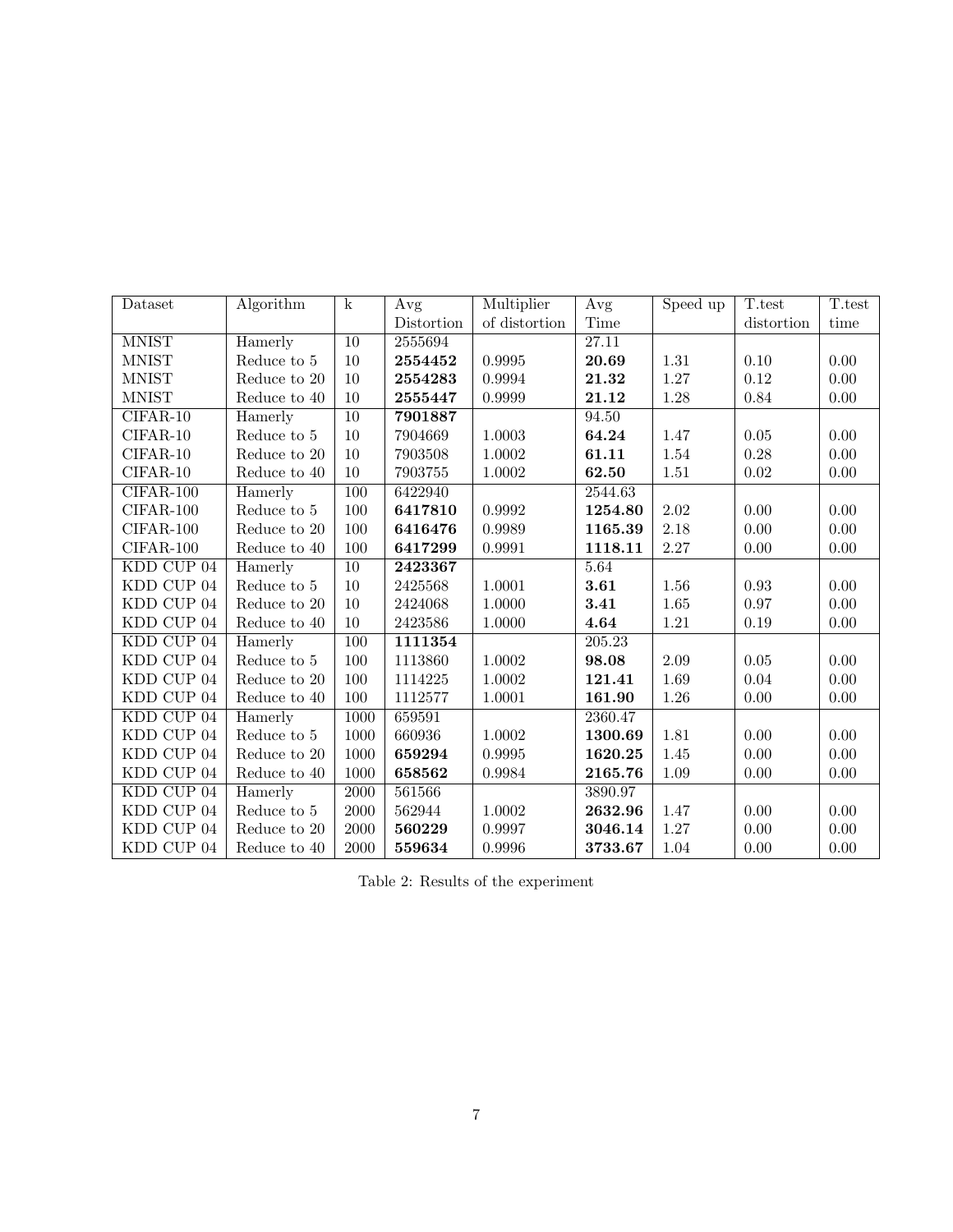1000 and 2000 show that the distortion values are significantly better in comparison with Hamerly algorithm. Also, the time required to get the clusters is still significantly faster.

CIFAR-10 and CIFAR-100 datasets contain image pixels that are flattened. Two datasets contain a different number of classes. Therefore, the number of clusters in both experiments differs. For the CIFAR-10 dataset, our algorithms need less time in comparison with the Hamerly algorithm. However, the distortion values are worse for all three algorithms.

Our algorithms for the CIFAR-100 dataset produce better average distortion and time than the Hamerly algorithm. Also, the average time for all three algorithms is approximately half. Even though for the CIFAR-100 dataset our algorithm produced better clusters, on the CIFAR-10 dataset the algorithm produced a worse solution.

Finally, we run our algorithms and classic Hamerly algorithm for the MNIST dataset 100 times. As shown in the table 2, both distortion and time average values are better in our algorithm.

# 5 Conclusion

Clustering is one of the biggest and important problems in data science. There are many different applications that use different clustering algorithms. Therefore, producing good clusters is important for the performance of the application. K-means is one of the most widely used clustering algorithms. The user of the algorithm should specify the number of output clusters, and the algorithm will always converge. Also, the complexity of the K-means might be very high. In this scenario, a lot of time might be needed for the algorithm to converge. Since time is one of the most important metrics in many applications, many research works have been published that proposed enhancements to the Lloyd's K-means algorithm that allow it to converge faster.

In this paper, we used Hamerly's implementation of the algorithm for the K-means. We clustered faster and better with projected data. By reducing the dimensionality of the dataset, we decrease the complexity of the algorithm. Then, K-means on projected data will converge faster. Then, we use the assignments that we got from the projected k-means and use it as an input to the k-means on initial data. We assume that the assignments that we received from the projected k-means are good. Therefore, we will not run the algorithm until it converges and only runs it for some number of iterations.

We project the data using a random projection algorithm. Its main advantage is efficiency. Our hypothesis is that projecting the data, running k-means in lower dimensions, and then using obtained assignments in higher dimensions can produce clusters better and faster.

We also analyzed the influence of clusterability on the parameter selection of the algorithm. In particular, the number of dimensions we should project our data. We found that the more clusterable the data is, to lower dimensions we can project it.

This work shows that projecting data to lower dimensions can improve the performance of the K-means algorithm. We were able to get better output clusters and did it faster. Even though the results are encouraging, for one dataset our algorithm performed worse in comparison with Hamerly's implementation of the K-means.

Projecting the data into lower dimensions and running in k-means on projected data can produce cluster assignments that can be used in original dimensions. If we initialize the dataset using this method, we can set a limit to the number of iterations needed. This algorithm can output clusters faster and better.

### References

- [1] Dimitris Achlioptas. Database-friendly random projections: Johnson-lindenstrauss with binary coins. Journal of computer and System Sciences, 66(4):671–687, 2003.
- [2] David Arthur and Sergei Vassilvitskii. k-means++: The advantages of careful seeding. Technical report, Stanford, 2006.